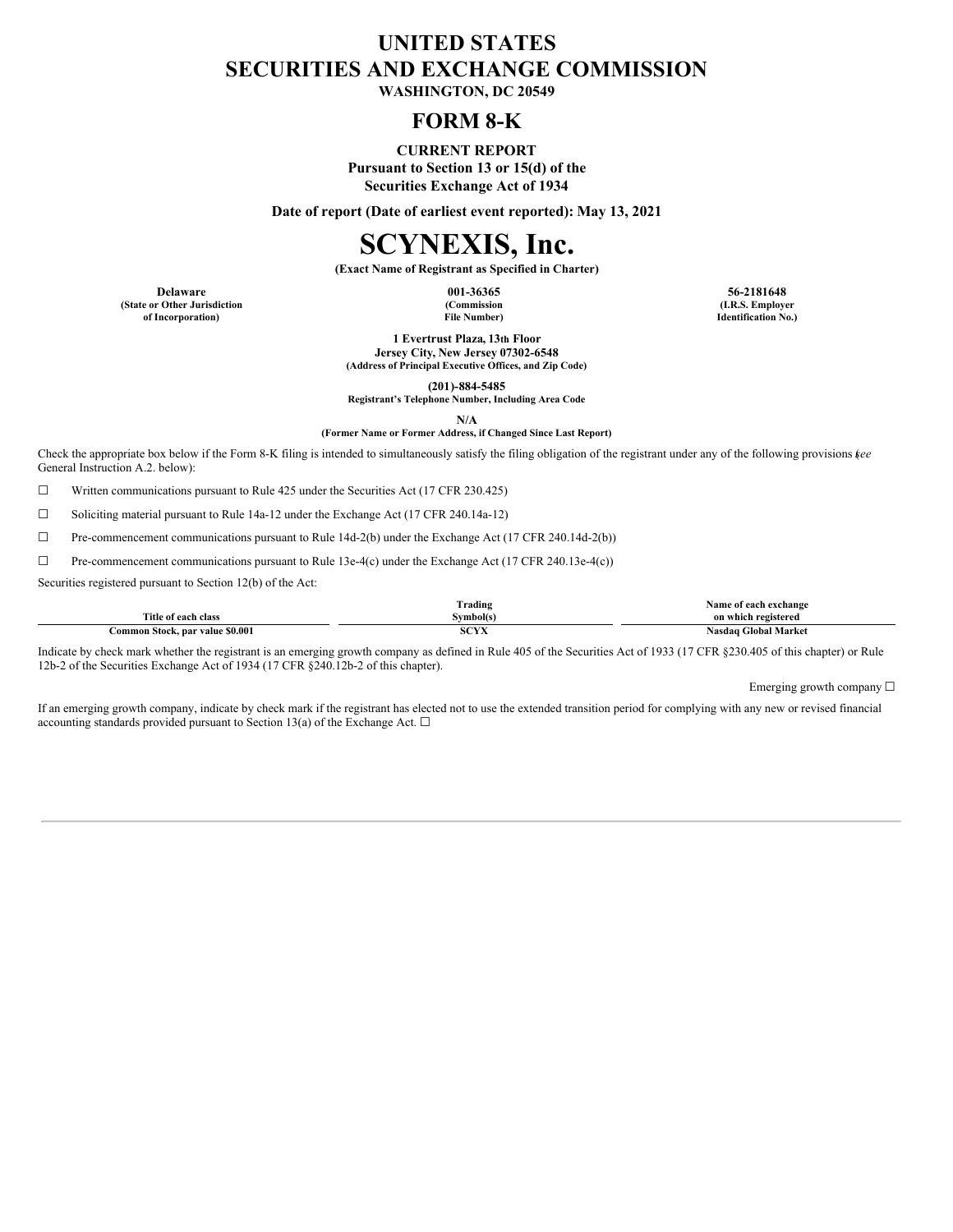#### **Item 1.01. Entry into a Material Definitive Agreement.**

#### *Loan and Security Agreement*

On May 13, 2021 (the "Closing Date"), SCYNEXIS, Inc. entered into a Loan and Security Agreement (the "Loan Agreement") with Hercules Capital, Inc. ("Hercules"), as administrative agent and collateral agent (in such capacity, the "Agent") and a lender, and Silicon Valley Bank, as a lender ("SVB," and collectively with Hercules in such capacity, the "Lenders") for an aggregate principal amount of up to \$60.0 million (the "Term Loan"). Pursuant to the Loan Agreement, the Term Loan is available to SCYNEXIS in four tranches, subject to certain terms and conditions.

Under the terms of the Loan Agreement, SCYNEXIS receives an initial tranche of \$20.0 million from the Lenders as part of the closing of the Term Loan facility. The second tranche of the Term Loan, consisting of up to an additional \$10.0 million, will become available to SCYNEXIS upon receipt of approval from the Food and Drug Administration of ibrexafungerp for the treatment of vaginal yeast infections (the "First Performance Milestone") and will be available, if specified conditions are met, during the period beginning on June 1, 2021 through June 30, 2022. The third tranche of the Term Loan, consisting of an additional \$5.0 million, will be available to SCYNEXIS upon the achievement of (a) the First Performance Milestone and (b) the protocol-specified primary endpoint, with statistical significance and an acceptable safety profile, from the Phase 3 study of ibrexafungerp in patients with recurrent vulvovaginal candidiasis (the CANDLE study), and will be available, if specified conditions are met, from September 30, 2021 through June 30, 2022. The fourth tranche of the Term Loan, consisting of up to an additional \$25.0 million, will be available to SCYNEXIS from January 1, 2022 through December 31, 2023 in \$5.0 million increments upon achievement of the First Performance Milestone and subject to certain terms and conditions, including maintaining a ratio of total outstanding Term Loan principal to net product revenues for ibrexafungerp below a certain specified level for a given draw period.

The Term Loan will mature on March 3, 2025 (the "Maturity Date"); provided that, the Maturity Date shall be automatically extended to May 1, 2025 subject to the occurrence of certain conditions set forth in the Loan Agreement. The Term Loan bears interest at a variable annual rate equal to the greater of (a) 9.05% and (b) the Prime Rate (as reported in the Wall Street Journal) plus 5.80% (the "Interest Rate"). SCYNEXIS may make payments of interest only through November 1, 2023, which may be extended to May 1, 2024 upon the achievement of the First Performance Milestone prior to November 1, 2023, and which is further extendable in quarterly increments until the Maturity Date, subject to continued compliance with the financial covenant of the Loan Agreement (the "interest-only period"). After the interest-only period, the principal balance and related interest will be required to be repaid in equal monthly installments and continuing until the Maturity Date.

The Loan Agreement contains customary closing fees, prepayment fees and provisions, events of default, and representations, warranties and covenants, including a financial covenant requiring SCYNEXIS to maintain certain levels of trailing three-month net product revenue solely from the sale of ibrexafungerp commencing on June 30, 2022. The financial covenant will be waived at any time in which SCYNEXIS maintains unrestricted and unencumbered cash in accounts maintained